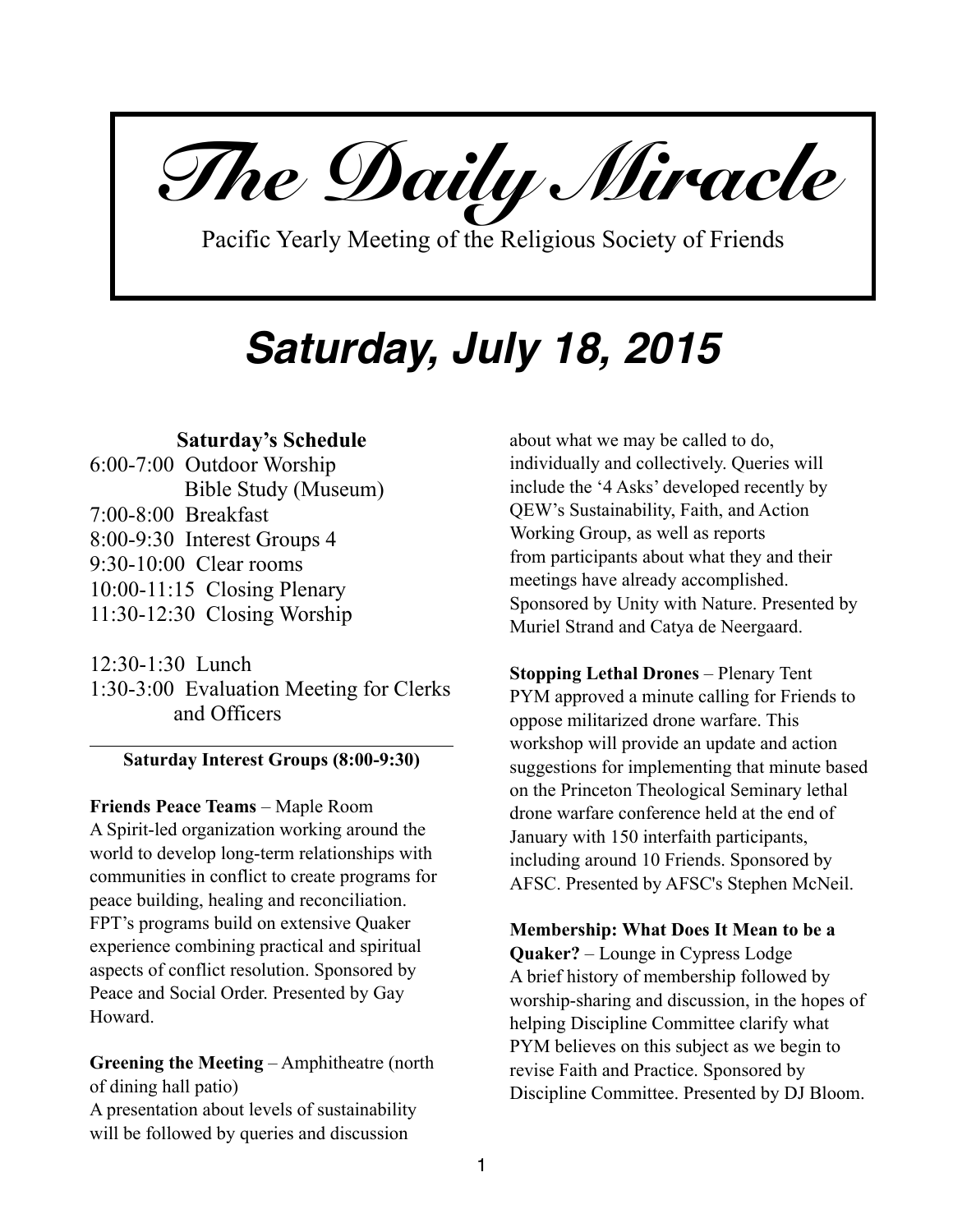PLUS – Paula Palmer workshop (limited to 60 participants) will be happening in Fireside Room.

## **Paula Palmer's workshop**

A huge **thank you** and a group hug to Paula Palmer for bringing to us Roots of Injustice - Seeds of Change.

Please go to http://www.boulderfriendsmeeting. org/ipc-right-relationship/

For more information about this workshop and to find out how to contribute to this important ministry.

[Also: http://www.boulderfriendsmeeting.org/](http://www.boulderfriendsmeeting.org/wp-content/friends9x4Q/2013/06/TRR_RESOURCE_KIT.pdf) wp-content/friends9x4Q/2013/06/ TRR\_RESOURCE\_KIT.pdf For a resource kit of DOables in the area (actions that are doable)

http://www.boulderfriendsmeeting.org/wp[content/friends9x4Q/2013/08/Minute-7-12-15](http://www.boulderfriendsmeeting.org/wp-content/friends9x4Q/2013/08/Minute-7-12-15-on-Confronting-Racial-Bias.pdf) on-Confronting-Racial-Bias.pdf For The Boulder Meetings minute in solidarity with Charleston, SC. Emanuel African Methodist Episcopal Church

ANYONE interested in becoming trained to be a facilitator of this program please let Paula know via email at: [paulaRpalmer@gmail.com](mailto:paulaRpalmer@gmail.com)

### **Racial Justice Subcommittee**

The primary purpose of the M&O Subcommittee on Racial Justice is to facilitate candid, loving dialogue and transformative activities regarding racial justice and racial healing within Pacific Yearly Meeting.

As a foundation for this service, members of the Subcommittee should seek to "be patterns, be examples" (George Fox) for racial justice—that is, to model open, honest and caring dialogue on issues of race within Pacific Yearly Meeting.

Racial Justice Subcommittee under the care of Ministry and Oversight Committee would like to hear from YOU.

What would you like to work on with us throughout this year, at Quarterly Meetings, at Rep Committee, and at next summer's Annual Session? Send the committee an email in care of srosekewman@gmail.com and I will send it to all members, who are: Alvaro Alvarado, Sacramento Marilee Eusebio, Davis Sandy Kewman, Grass Valley Laura Magnani, Strawberry Creek Deborah Marks, Strawberry Creek Maryanne Michaels, Redwood Forest Juanita Mora-Malerva, Santa Cruz Graciella Martinez, Visalia Ragni Orta-Larson, Visalia Diego Navarro, Santa Cruz Patricia Portillo, Sacramento Delcy Steffey, Sacramento Steve Smith, Claremont

Please be looking for emails about our upcoming acquisition of the documentary, Cracking the Codes of Racial Inequity, a film by Shakti Butler and WorldTrust.org. Clips of this film are available on YouTube, but we will be getting the streaming rights and a DVD for PYM so that it can be shown everywhere in our yearly meeting. It is powerful and heartopening, as well as instructive. A big thanks for funding of this acquisition from the Bob Vogel Endowment Fund and the Youth Program Committee. – Sandy Kewman

### **Discipline Committee Interest Group**

Disciple Committee is presenting an interest group on membership at 8:00 am. All are welcome.

#### **Help We Need Somebody Help**

Peni Hall and Julia Bazar (both disabled) need help tomorrow (Saturday) morning, between 8:00 and 10:00 to help us get our room/ accessibility materials packed and stuff carried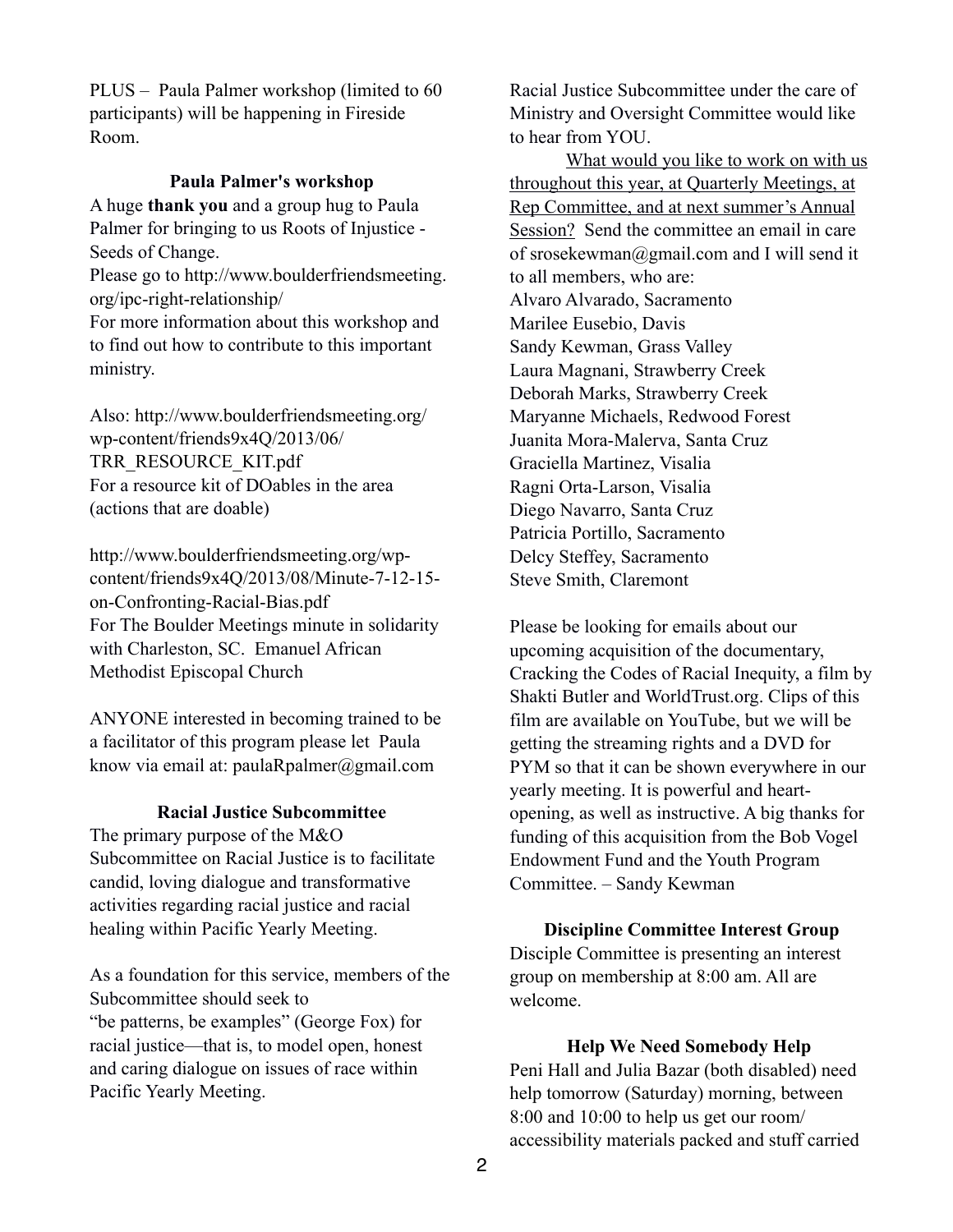and packed into our van. This includes a large oxygen tank and also smaller items.

Thanks in advance for the 2-4 wonderful people that will choose to come and help tomorrow morning between 8 a.m. and 10 a.m. Saturday.

We are staying in Willow 4 and we are easy to find. We are both carrying Laurel Burch cat bags.

## **From your Friends on Arrangements**

As you pack up and prepare to lead PYM:

- 1. Please have all of your belongings out of the dorms and lodges by 10:am so Walker Creek Ranch staff can make the center ready for the next group.
- 2. Displays and crafts in Maple room: please remove by noon.
- 3. Everything else tents, meeting rooms etc should be cleared by 1pm.
- 4. Linens: place inside pillowcase and leave on floor in middle of you room.
- 5. Please leave your name tag holder in the box in the plenary tent, dining hall or Maple.
- 6. If you put up any signs, please remove them.
- 7. Be sure to check the Lost and Found in the Dining Hall.
- 8. Travel safely be aware of many cyclists on the local roads.

### **Any unfinished business with the registrars?**

Please check in with them at their table in the patio during lunch. See Joyce Samati or Sarah Tyrrell.

### **Bronwen Will Be Going 'Round and 'Round**

...on our PacYM golf cart shuttle during the 9:30-10:00 "clear your rooms" slot, to help you bring your luggage down to the patio on south side of dining hall – if you want to meet your ride there. Please stack your bags up against the building, not blocking the patio access. Look for the green golfcart, which will loop from Sequoia, over to front of Pines and Cypress,

then along main road back to dining hall patio. If you see it, use it; no reservations required.

The 1:30-3:00 pm evaluation session will be in Maple Room, at which point all other buildings should be cleared. Walker Creek Ranch crew will be removing chairs from the plenary tent, so please make sure you leave nothing there.

And check the lost-n-found box once more, for leftovers from this week and last summer. Lostn-found box may move over to outside Maple, as we vacate the tent.

## **Reimbursements for Travel Expenses**

If you are the official representative of your Monthly Meeting to PYM, or if you are a PYM officer or committee clerk, you are eligible to be reimbursed for all or part of your travel expenses to and from this Annual Session. To be reimbursed, you need to enter your information on a **Sign-In Sheet for Travel Reimbursement** form. These are on a long brown clipboard on the table at the back of the Plenary Tent. Any required itemizations and receipts may be emailed to roy@allen79.org, or postal-mailed to:

Roy Allen, PYM Treasurer 580 Tamarack Drive San Rafael, CA 94903

### **Annual Session Evaluation**

Help us improve the Annual Session! Both paper and electronic surveys are available this year. Friends are encouraged to use the electronic version. Please fill out one survey only.

The URL is <http://bit.ly/pym-2015-survey> All attenders will also receive this link in an email on Sunday. The link will be "live" for one week after Annual Session.

Please see the evaluation table outside the dining hall.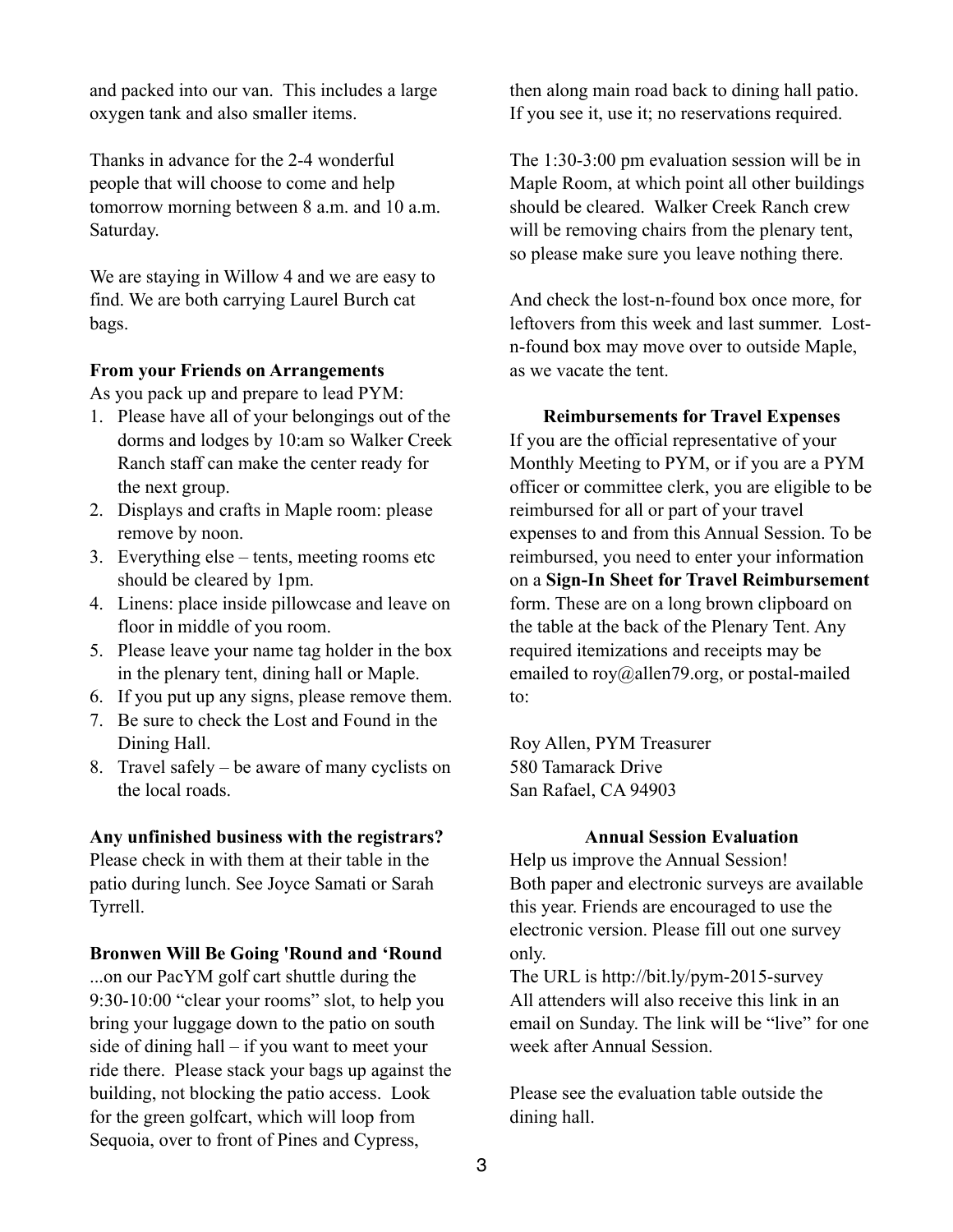## **Funds Available For Youth And Intergenerational Activities In PYM**

Have an idea for a project or activity that involves and benefits PYM youth and intergenerational community? Need funding or other support?

Copies of applications and guidelines for funding from the PYM Youth Programs Fund (interest earned from the Bob Vogel Endowment) are on the table in the back of the plenary tent.

Next deadlines are Sept 20th, Dec 20th, March 20th, June 20th.

[http://www.pacificyearlymeeting.org/youth/](http://www.pacificyearlymeeting.org/youth/resources-funding/) resources-funding/

Questions? Ask Jim Summers (La Jolla), Clerk of Youth Programs Coordinating Committee.

## **End detention quotas**

Join with AFSC activists to end detention quotas during the August 10 week of action: take action at [http://afsc.org/action/tell-congress-end](http://afsc.org/action/tell-congress-end-detention-quotas)detention-quotas

and/or contact Lindsey@afsc.org for more ideas

### **Why FWCC is important**

Roena Oesting, convenor of PYM's FWCC Committee, shared with his her perspective on why FWCC is important. She reminded us that the typical Quaker doesn't look like us: "The typical Quaker is a 19-year-old man from an Evangelical Friends' Church in Kenya. The Quaker family is varied and sometimes fingerpointing lot. Family squabbles are often the most contentions. If we cannot make peace in the Quaker community, how can we possible make peace in the world? FWCC is the only group that brings the various branches of our Quaker family together. Specifically, for those of you concerned with sexual minorities, I bring just two examples from the recent FWCC meeting in Mexico City. A pastor from Peru told me: 'I will likely never agree with you, but I now see where you are coming from.' A pastor from Guatemala: 'I see that we approach this topic from the perspective of sin; you folks approach it from the perspective of love.'"

FWCC gatherings are wonderful opportunities to experience the rich diversity of Quakerism. Apply now to go to the World Conference in January in Peru as an open delegate. See Fwcc.org. Due to financial challenges, there has been a drastic cutback in staff and FWCC is increasingly dependent on volunteer help. Robin Mohr, a PYM Friend who is now the executive director of FWCC, is doing a commendable job but FWCC needs your help to continue its bridge-building and reconciliation work. Donations are therefore much needed and appreciated. (To see a powerpoint about FWCC and the gathering in Mexico City, contact Anthony at [interfaithquaker@aol.com](mailto:interfaithquaker@aol.com?subject=).)

**A gift to you from the Woolman Semester** A gift to you! Woolman Semester Peace and Justice Blend Coffee. If you enjoy coffee, please take a bag of our Fair Trade, Organic, dark-roast South American blend coffee beans home with you or to your Meeting. Eight 3/4lb bags of coffee (regular in blue and decaf in black) will be at the Woolman table in Maple this morning until 10AM. As you enjoy the coffee, I hope you will reflect on how much our earth needs care and our world needs peace and justice for all people.

I encourage you all to learn more about the Woolman Semester and share about it with young people you know. I hope that many of the JYM teens, and other teens in your life, will connect with the Woolman community in the near future. More information about the Woolman Semester can be found at woolman.org.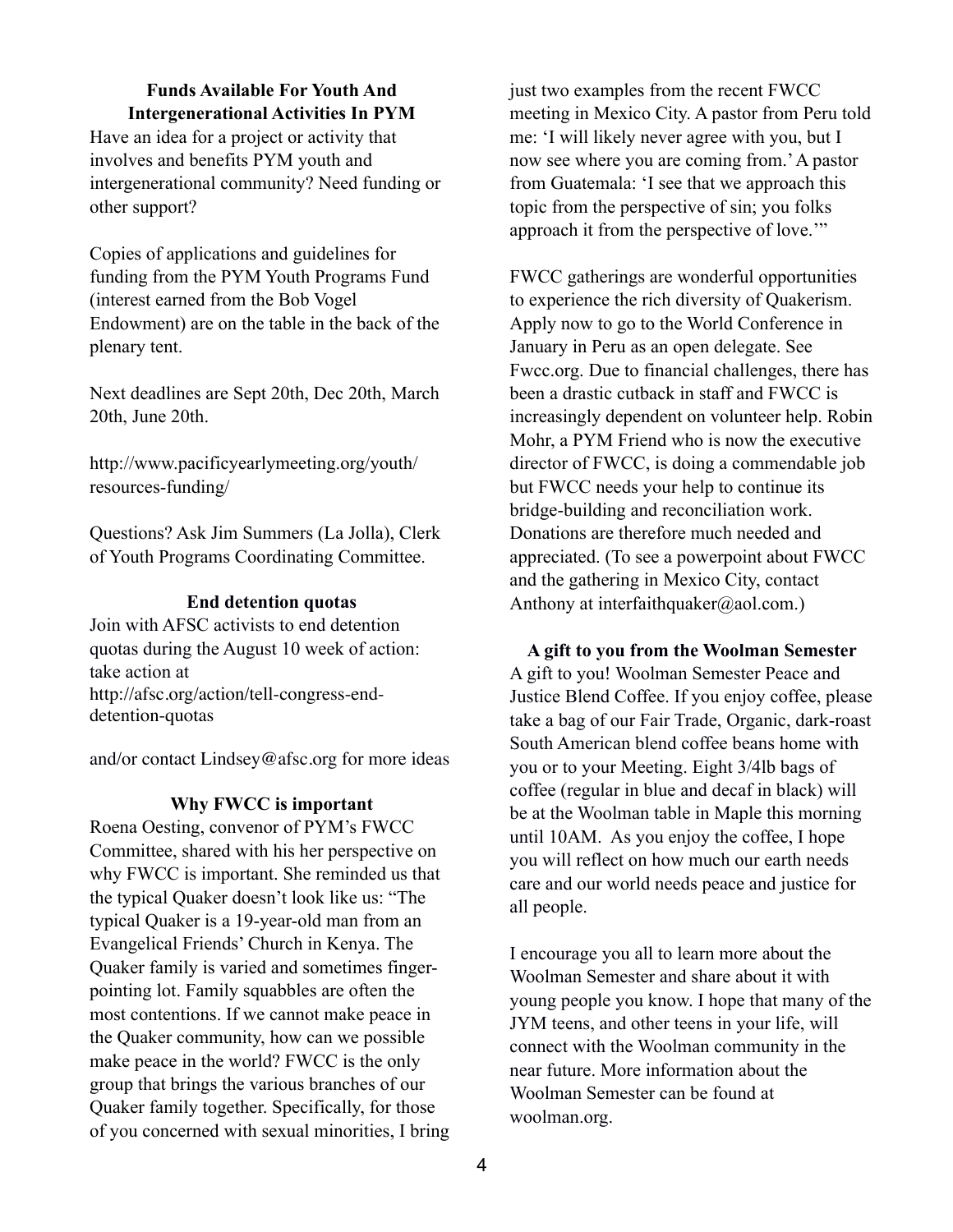Thanks to each of you from PYM who have supported the transformative education of teens at Woolman! Together we are empowering young people to make positive change in their lives and in the world. It gives me hope for the future. – Cindy Trueblood

## **How to Put Our Climate Change Minutes into Action**

When some Friends said that a taking a public stand about an issue is not an action, I was reminded of what my Muslim and Jewish Friends say. "If you see an injustice, the best thing to do is to take action to stop it. If you can't do something, speak out against it. If you can't speak out, pray." All these actions are considered good. Doing nothing is also considered an action: it implies approval of the injustice. I am glad that our Yearly Meeting has spoken out about climate change. That is an important step. But what can we do to take action?

I am planning to go back to my monthly meeting and ask them to consider and approve these minutes. I will then ask them to take action: 1) install solar panels and encourage Friends to do likewise, 2) take part in a special city program that allows residents to purchase renewable energy at a slightly higher rate (2.5 cents extra per kilowatt hour). My city (Pasadena) currently purchases 20% of its energy from renewable sources but would like to purchase 100% of its energy from these sources. However, our city's leaders feel that city residents are not yet willing for a rate hike. They allow individuals to opt for a higher rate for sustainable electricity. If your city has such a program, I encourage you to take advantage of it. If not, please consider urging your city to follow Pasadena's example. Another recommendation is to purchase carbon offsets through Terrapass or similar program. This company plans trees and supports renewable energy production. This method is not as good as producing your own energy (through solar) or

conservation, but it helps. My wife and I have reduced our home electric use by over 95% and our gas consumption by 75% (through our electric hybrid plug in Volt, which is parked and charging up next to the Plenary Tent). We've also reduced our water consumption by 50% through our gray water system, turf removal, etc. To find out more, see laquaker.blogspotcom. If you have ideas for putting these minutes into practice, please contact Anthony Manousos at interfaithquaker@aol.com and I will spread the word through my blog, social media, and listserv.

Let's act as if our mother's life depended on it!

## **Fossil Fuel Divestment**

Friends who are interested in the practical aspects of divesting strategically from fossil fuel investments such as stocks and banks are invited to discuss their market position and options with Muriel Strand of Sacramento Meeting.

Muriel started reading the Wall Street Journal in 1982, an educational practice she continued (though not without gaps) until about the time Rupert got ahold of it. These days, The Economist is her chief source of news about the financial world. In addition to being very comfortable with math and the recipient of 2 academic degrees in mechanical engineering, she also completed most of the coursework for a master's in economics.

Interested Friends are invited to consult her as to their own individual and organizational fossil fuel divestment positions and plans, both financial and personal, at auntym@earthlink.net.

www.naturalinvestments.com is another source of advice, and appears to be a sustainable place to redirect any existing fossil fuel investments. They also offer an email subscription to an occasional e-newsletter.

– Muriel Strand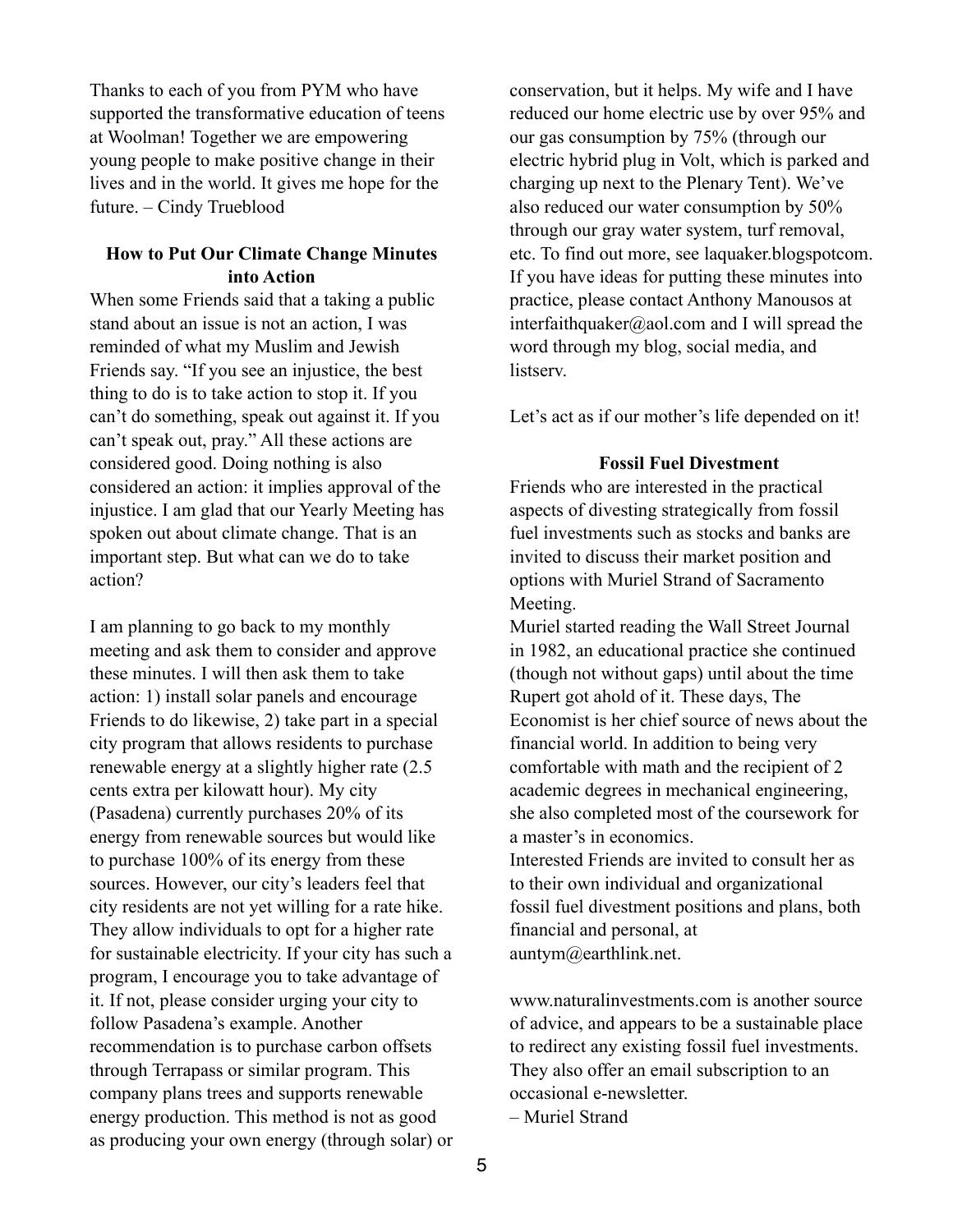## **Statement on Nuclear Power**

I understand that time is short for us to do the business of the yearly meeting. I feel the need to respond to comments made regarding nuclear power in two previous plenaries. They came during discussion of minutes on reducing our dependence on fossil fuels and divesting from the fossil fuel industry. I am not challenging the inclusion of these comments in the plenary minutes. They are an accurate account of what happened in those plenaries. No action was being proposed or taken regarding nuclear power in those plenaries. Otherwise, I would have spoken up at those times. I do wish the yearly meeting to know that I do not agree with those comments against the use of nuclear power for the generation of electricity. I used to be an opponent of nuclear power and did engage in civil disobedience at Diablo Canyon. Therefore, I am holding those who have such views now in love. I do ask that we be open to the movement of Spirit, given new information about climate change. I do not expect to change any minds at this yearly meeting, though I can direct people to resources that could provide more information than I have. We ask that those who deny that humans are the cause of climate change be willing to listen to scientists. I ask that those of us who acknowledge the reality of climate change be willing to listen to scientists when it comes to solutions. These scientists, including Dr. James Hansen, one of the earliest to speak on the issue of global warming, tell us that, while conservation and development of alternative energy sources are important, they are not enough to deal with the seriousness of this crisis that require us to drastically reduce our dependence on fossil fuels. These scientists tell us that we need to build commercial nuclear plants through the rest of this century. Any risks posed by nuclear power are minuscule compared to the real risks of inadequately reducing our carbon emissions.

I am in unity with any minute on reducing our use of fossil fuels. I am in unity with efforts to abolish all weapons of mass destruction, including nuclear weapons. I am not in unity with any minute against nuclear power and would state my objection if one is proposed. Respectfully, Tom Yamaguchi

## **Quaker Earthcare Witness**

Quaker Earthcare Witness [QEW], a continent wide organization for Friends with concerns for the Earth is having its fall conference at Ben Lomond Quaker Center in the Santa Cruz Mountains, October 22 to 25, 2015. This will be both a steering committee meeting and especially on Saturday special programming for bringing forward Earthcare Witness. Please see the QEW website as more information becomes available. Everyone is welcome to attend. – Catya de Neergaard

**Western Young Friend New Years Gathering When** – December 28-January 2 **Where** – at a camp facility in northern California (location pending) **Who** – intergenerational hosted by Young Adult Friends.

Families welcome.

**What** – creating community to ring in the New Year Quaker style through...

- Breaking of bread
- Song
- Games
- Unity with nature
- Worship
- Acro yoga
- And random acts of kindness

Plus a special Year End celebration!

## Newyearsgathering.org

Come join us for our 40/41st year!